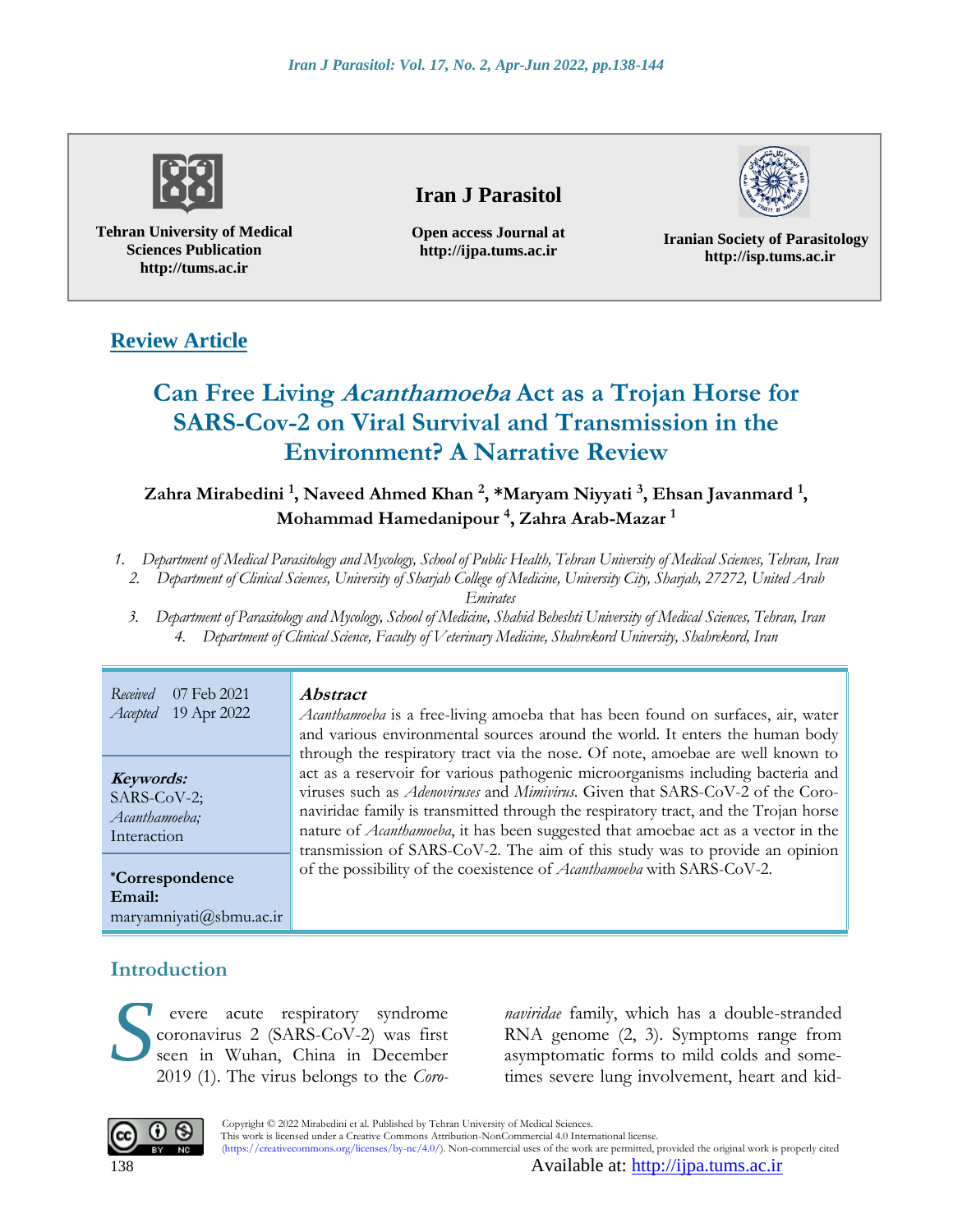ney involvement, central nervous system (CNS), and death (4, 5). The virus has shown exceptional transmission around the world (4). It reproduces intracellularly. One of the most important ways for viruses to survive is to escape the immune system through intracellular proliferation (6).

Free living amoeba (FLA) includes *Acanthamoeba*, *Naegleria fowleri*, *Balamuthia mandrillaris* and *Sappinia* (7). *Acanthamoeba* is an opportunistic protozoan that is widely found in soil, air, drinking water, pool water, surfaces, contact lenses, and hospital rooms, and almost everywhere (8, 9). This free-living protozoan has two forms: cyst and trophozoite (10). On average, humans are exposed to the cyst in their routine lives. *Acanthamoeba* cysts are very resistant to adverse environmental conditions due to the presence of cellulose in the inner layer of the form, including high temperature, variable pH and lack of nutrients (9). This protozoan does not need a host given its freeliving nature. However, it has the ability to attack and feed on mammalian and human cells (11). Being airborne, the cyst form provides a route of transmission to humans (12). *Acanthamoeba* travels mainly through the lower respiratory tract and nose to the lungs and then to the brain parenchyma, and can be opportunistically pathogenic if the host is susceptible, i.e., weakened immune system (13). As a result, an attack on the body's cells can lead to the brain damage, skin lesions, keratitis, sinusitis and diffuse form of acanthamoebiasis  $(14)$ .

Thus far, fungi, bacteria and viruses have been isolated from this amoebae as endosymbionts (7, 15). In fact, one of the most important free-living amoebae capable of harboring and phagocytic microorganisms is *Acanthamoeba* and it is also used as a research model in the laboratory (16).The trophozoite form has the ability to phagocyte a variety of microorganisms, including bacteria and viruses, and in some cases these microorganisms can remain viable in the cyst stage during encystation process, and thus cause survival of the microorganism within itself (17, 18). In this regard, *Acanthamoeba* is considered as the environmental phagocyte as it exhibits properties and associated molecular mechanisms that are remarkably similar to phagocytes. In support, *Acanthamoeba* has been shown to contain a variety of viral agents such as *Mimivirus*, *Adenovirus*, *Yaravirus*, *Coxsackievirus*, and a variety of bacteria such as *Pseudomonas*, *Legionella*, and *Mycobacteria* to name a few (8, 19-26).

One of the most important ways of transmitting *Acanthamoeba* to humans is through the respiratory tract via the nostrils, and its clinical course varies from asymptomatic to fatal encephalitis (6). Likewise, SARS-CoV-2 enters the human body in the same way (27). These findings suggest that *Acanthamoeba* may act as a potential host for SARS-CoV-2 to shelter, multiply and survive, and allow viral transmission to the susceptible hosts. The ubiquitous nature of *Acanthamoeba*, together with the hardy nature of its cyst form, further support this speculation, i.e., SARS-CoV-2 could use *Acanthamoeba* as a transmitter and reservoir (1, 28). Therefore, it is hypothesized that the virus may reside inside amoebae as a hyper-parasite.

SARS-CoV-2 was first reported in Iran in 2020 in Qom Province and is one of the countries that has been affected heavily by the SARS-CoV-2 pandemic and entered the fifth peak (29, 30).

The total number of known patients are 4556417 so far and 99691 are the total number of veterans until August 18, 2021 in Iran (31). Iran's first peak was reported on March 1, 2020, and was recognized worldwide as a pandemic in early March (WHO) (32). Lack of social distance, not wearing a mask, frequent trips to epidemic centers can be the most important reasons for an increase in statistics and the number of peaks (33). One of the most important reasons for the spread of this virus is asymptomatic carriers and also the relatively low sensitivity of tests to distinguish healthy people from infected people. All SARS-CoV-2

.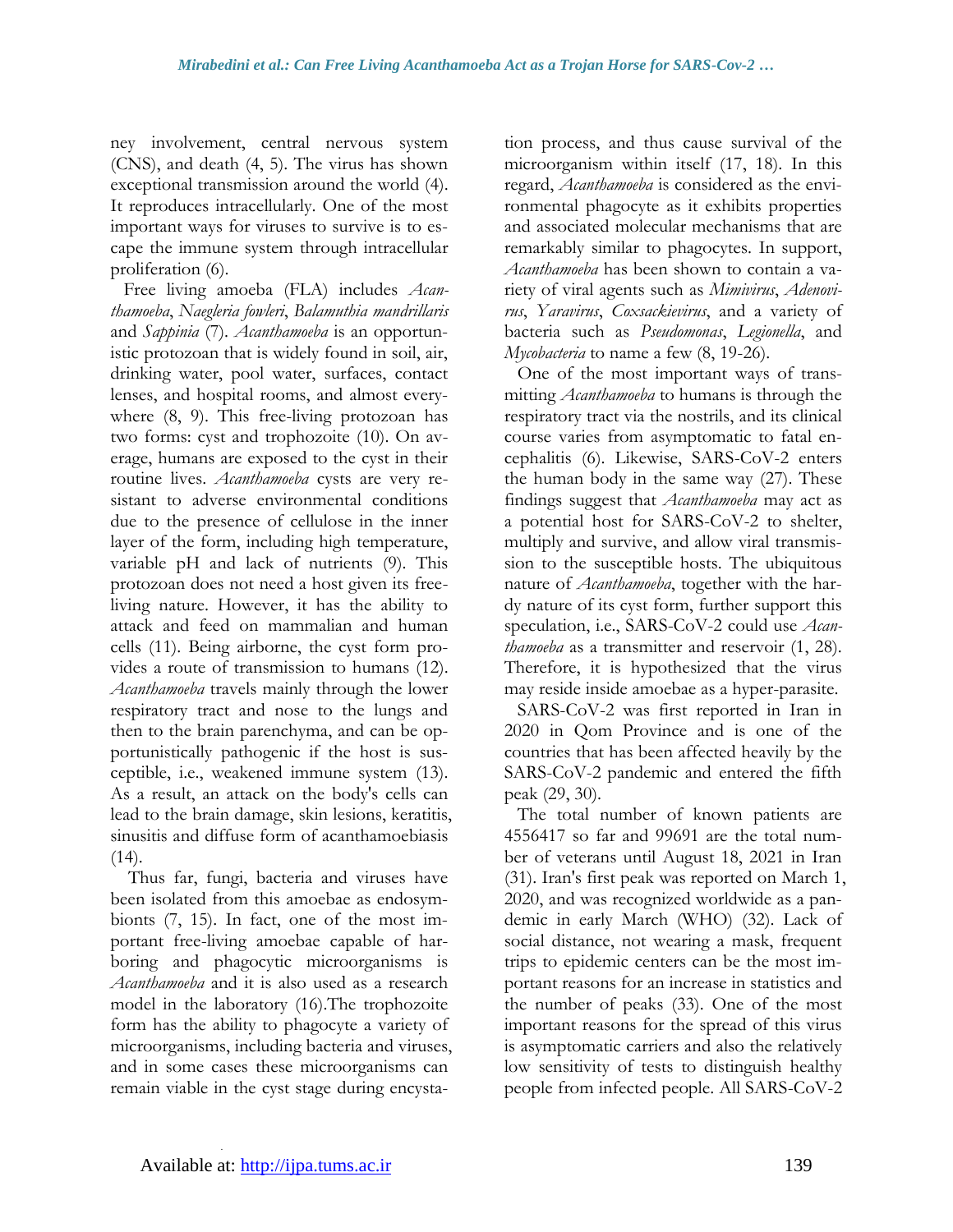variants, including alpha, beta, gamma, delta and omicron strains, have been detected in Iran (34).

*Acanthamoeba* in Iran has been frequently isolated from environments such as air, hospital surfaces, water and soil (17, 35-37). Therefore, a comprehensive study of the presence of these two pathogens together in one place and the carrier nature of *Acanthamoeba* is perhaps important for SARS-CoV-2 and worth investigating with an eye to design preventative strategies. Therefore, the purpose of this opinion study is the possibility of *Acanthamoeba* hosting of SARS-CoV-2.

Fig. 1 describes how *Acanthamoeba* and SARS-CoV-2 entered to host and interact together. Which may lead to the *Acanthamoeba* acting as host or Trojan horse. On the lefthand side, *Acanthamoeba* intake of SARS-CoV-2. On the right-hand *Acanthamoeba* with SARS-CoV-2 transmitted to host by respiratory system.



**Fig. 1:** Possible interaction of *Acanthamoeba* with SARS-CoV-2

# **Discussion**

*Acanthamoeba* in nature can be a good repository and host for a wide range of bacteria and viruses (7). The most important bacteria reported with *Acanthamoeba* are *Pseudomonas aeruginosa*, *Legionella pneumophila*, *Caedibacter caryophilus*, *Francisella tularensis*, *Chromatium vinosum*, *Escherichia coli* and *Klebsiella* (7, 20, 38-41). These bacteria grow and multiply well in *Acanthamoeba*. Studies have shown that *Acanthamoeba* can cause drug resistance in some bacteria (15, 41). Bacteria and viruses can hide inside *Acanthamoeba* and escape digestion by immune cells. *Acanthamoeba* has a very strong ability to protect its endosymbionts, which allows them to grow and survive (41). This is especially true of viruses for hosting, and the impact on their pathogenicity can be significant.

#### **Acanthamoeba as viral vector**

In recent years, many cases of *Acanthamoeba* have been reported to carry viruses, including *mimivirus*, *Adenovirus*, *Rotavirus Marseillevirus*, *Mamavirus*, *Coxsakie virus*, and *Poliovirus* (42-44). Boratto et al*.* reported *Acanthamoeba* as a carrier of *Yaravirus* (25). The virus is 80 nanometers (about the size of a SARS-CoV-2) that contains dsRNA and also contains hundreds to thousands of genes encoding it. Most viruses isolated from free-living amoebae belong to the Nucleocytoplasmic Large DNA Viruses (NCLDV), which belong to the family of eukaryotic viruses that include the families *Phy-*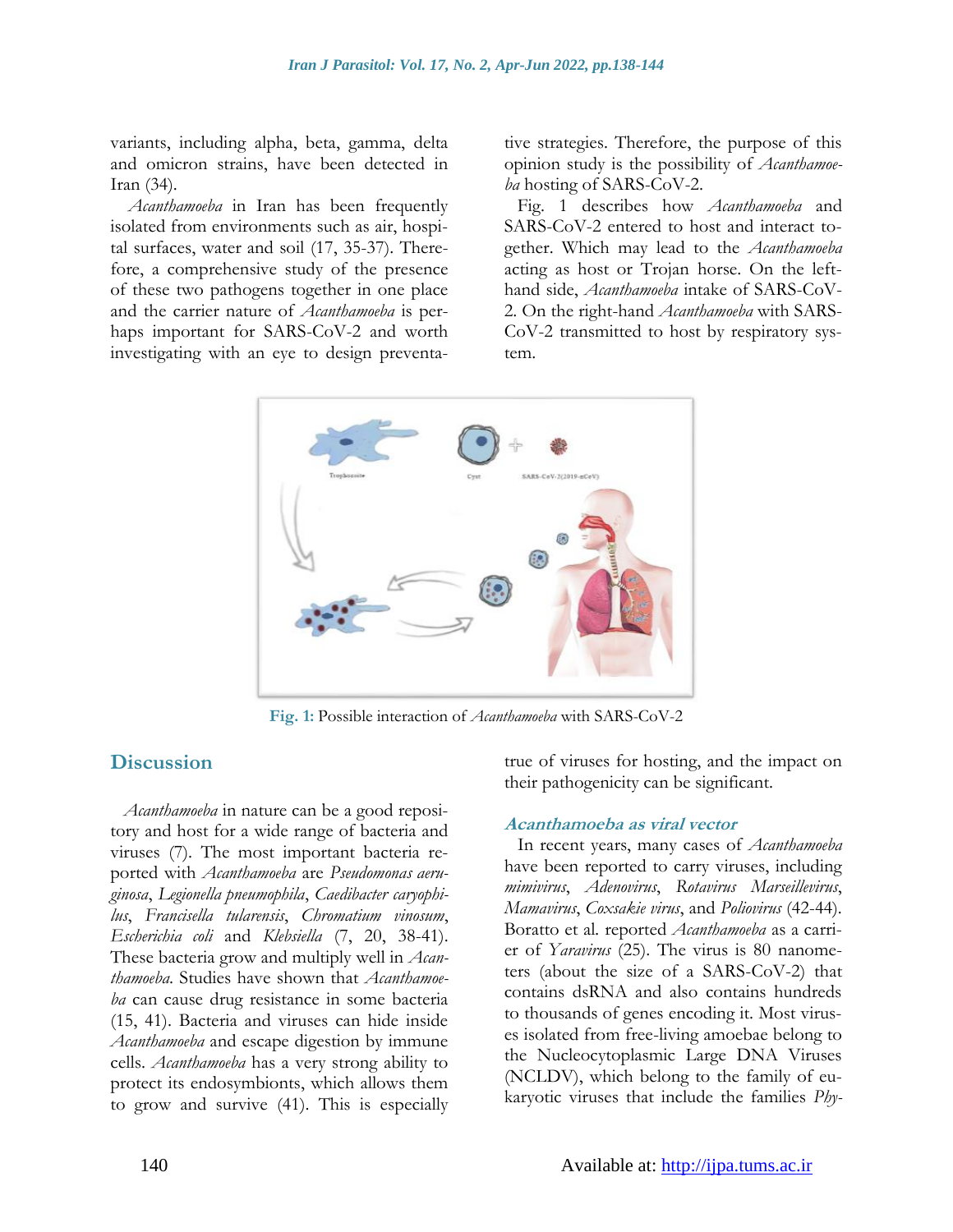*codnaviridae, Iridoviridae*, and *Asfarvirid* (14, 45, 46). Most viruses reported with *Acanthamoeba* are large, encoding from 100 to 1,000 genes. Another study reported the coexistence of *Mimivirus* with *Acanthamoeba* (47). Previously, the two organisms were first seen together in 2003 under the name *Acanthamoeba polyphaga Mimivirus* (48). The *Mimivirus* consists of a nucleus containing the dsDNA genome, which is surrounded by a lipid membrane with a capsid size of 120 nm (49). The extent of increased pathogenicity in *Acanthamoeba* containing the virus and the virus itself is not well understood and needs further investigation.

## **Environmental Proximity of SARS-CoV-2 and Acanthamoeba**

SARS-CoV-2, which causes COVID-19, is a new virus in the family of *Coronaviridae* that causes acute respiratory syndrome (50). The virus has a dsRNA genome, which has a high genetic diversity. The most important routes of transmission of SARS-CoV-2 include coughing, sneezing, close contact, kissing, and to a lesser extent through contact with infected surfaces (51). It is about 50 to 200 nanometers in size and is currently one of the most important viral infections in humans due to its relatively high prevalence and associated mortality (52). Due to the presence of SARS-CoV-2 in the environment, air and surfaces and the simultaneous presence of *Acanthamoeba* in these places, it is therefore possible for *Acanthamoeba* to harbor the SARS-CoV-2 and this area of research is ought to be investigated.

In a study, a similar role of macrophages and *Acanthamoeba* was noticed. Due to the high similarity in function and behavior of *Acanthamoeba* and macrophages, this amoeba could be a potential host for SARS-CoV-2 (6). In another study, SARS-CoV-2 could be delivered to the brain by *Acanthamoeba*. Due to the ability of *Acanthamoeba* to attack the brain parenchyma and the occurrence of encephalitis, SARS-CoV-2 can also enter *Acanthamoeba* in the environment and attack the brain with it. Therefore, this issue is very important, because this virus can easily spread to different parts of the body with *Acanthamoeba* and cause serious complications (27).

Also, *Acanthamoeba* is a potential repository for carrying SARS-CoV-2. Given the explanations for the same release and entry of these two microorganisms, this is not unexpected (1).

#### **Why SARS-CoV-2 is difficult to eradicate?**

One of the important issue is SARS-CoV-2 is difficult to eradicate, possibly due to hiding inside *Acanthamoeba* which is resistant to disinfectants. This possible relation of SARS-CoV-2 with *Acanthamoeba* may provide protection of virus from external interventions and a dispersal mechanism across various habitats (53). It is still unclear that SARS-CoV-2 is an intracellularly-replicating or -residing organisms. As mentioned earlier, *Mimiviruses*, *Pandoraviruses*, and *Pithoviruses* are some examples for viral endocytobionts within FLA. Future research including co-cultivation studies, genomic, transcriptomic, and proteomic analyses are needed to clarify this issue.

In studies of *Acanthamoeba* viruses, some studies have reported that isolated viruses have so far detected at the cyst and trophozoites form (26, 54). Therefore, more research is needed on how *Acanthamoeba* function and interact with SARS-CoV-2, and no study has been conducted in this regard, although in the case of bacteria, the hypothesis that *Acanthamoeba* is capable of swallowing and phagocytosis has been fully established. It also increases the pathogenicity and even drug resistance in bacteria (55).

With the possibility of endosymbiosis of SARS-CoV-2 in *Acanthamoeba* and the possibility of survival up to 20 years, coupled with the relatively high resistance of SARS-CoV-2 to environmental conditions, it is feasible to consider that *Acanthamoeba* cysts could transmit SARS-Cov-2 into the human body and cause infection.

.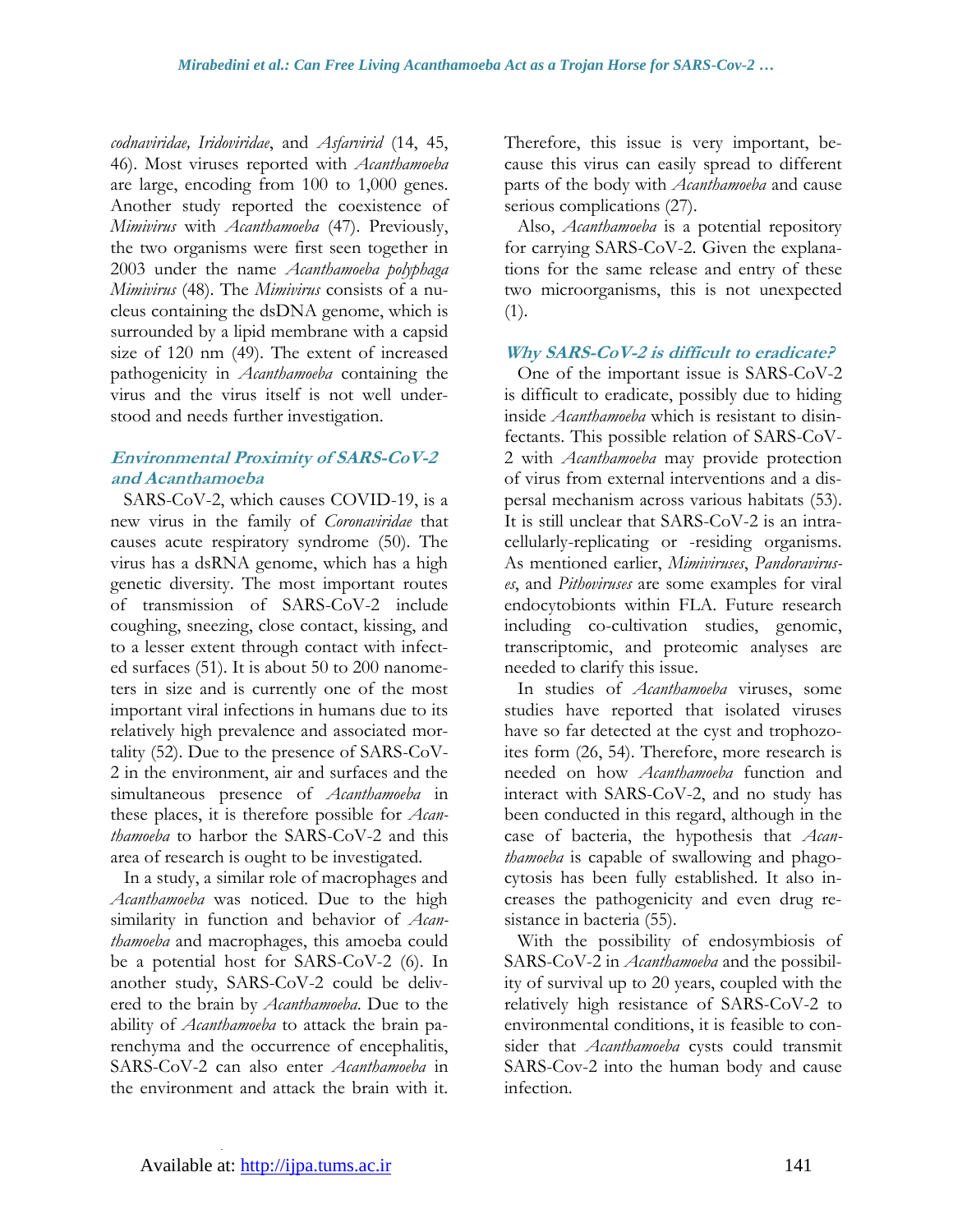In the host body, trophozoites together with SARS-CoV-2 can lead to the defeat of macrophages and the virus can easily multiply in the host body. In a study of CVB3 with *Acanthamoeba*, virus-associated trophozoites killed macrophages due to the secretion of infectious material from the virus (26). Therefore, much research is needed to document this in relation to SASR-CoV-2 and *Acanthamoeba*.

# **Conclusion**

*Acanthamoeba* have been found to phagocytosis fungi, bacteria, and viruses and serve as a repository for these endosymbionts. This brief review of the literature found five peerreviewed studies discussing the interactions of *Acanthamoeba* and SARS-CoV-2. Although no studies have documented evidence of SARS-CoV-2 as an endosymbiont, but the literature suggests it could be possible due to the size of the virus, similar modes of infection, ubiquitous environmental presence of both organisms, and documented infections of hosts via *Acanthamoeba* with other viruses. There is a significant amount of research still needed to understand the interactions between *Acanthamoeba* and SARS-CoV-2.

# **Funding**

Not applicable.

# **Acknowledgements**

We highly appreciate the excellent English edit of the manuscript by Nora H. Onstad. We thank all our collaborators who have contributed to our study in the Tehran University of Medical Sciences, Tehran, Iran. We also appreciate School of Medicine, Shahid Behesh University of Medical Sciences.

# **Conflict of interest**

The authors declare that they have no conflict of interest.

### **References**

- 1. Matin A. *Acanthamoeba*; A Potential Reservoir for Environmental Transmission of COVID-19 with Public Health Significance: Pros and Cons. Open Microbiol J. 2020;14(1):130-31.
- 2. Sardar R, Satish D, Birla S, Gupta D. Comparative analyses of SAR-CoV2 genomes from different geographical locations and other coronavirus family genomes reveals unique features potentially consequential to host-virus interaction and pathogenesis. BioRxiv. 2020.
- 3. Wu F, Zhao S, Yu B, et al. A new coronavirus associated with human respiratory disease in China. Nature. 2020;579(7798):265-9.
- 4. Li H, Xue Q, Xu X. Involvement of the nervous system in SARS-CoV-2 infection. Neurotox Res. 2020;38:1-7.
- 5. Huang C, Wang Y, Li X, et al. Clinical features of patients infected with 2019 novel coronavirus in Wuhan, China. The lancet. 2020;395(10223):497-506.
- 6. Siddiqui R, Khan NA. Can the Environmental Phagocyte *Acanthamoeba* Be a Useful Model to Study SARS-CoV-2 Pathogenicity, Infectivity, and Evasion of Cellular Immune Defenses? ACS Chem. Neurosci. 2020;11(15):2149-51.
- 7. Mungroo MR, Siddiqui R, Khan NA. War of the microbial world: *Acanthamoeba* spp. interactions with microorganisms. Folia Microbiol. 2021:1-11.
- 8. Scheid P, Schwarzenberger R. *Acanthamoeba* spp. as vehicle and reservoir of adenoviruses. Parasitol Res. 2012;111(1):479-85.
- 9. Khan NA, Siddiqui R. Predator vs aliens: bacteria interactions with *Acanthamoeba*. Parasitology. 2014;141(7):869-74.
- 10. Gonçalves DdS, Ferreira MdS, Gomes KX, Rodríguez‐de La Noval C, Liedke SC, da Costa GCV, et al. Unravelling the interactions of the environmental host *Acanthamoeba castellanii* with fungi through the recognition by mannose‐binding proteins. Cell Microbiol. 2019;21(10):e13066.
- 11. Sriram R, Shoff M, Booton G, Fuerst P, Visvesvara GS. Survival of *Acanthamoeba* cysts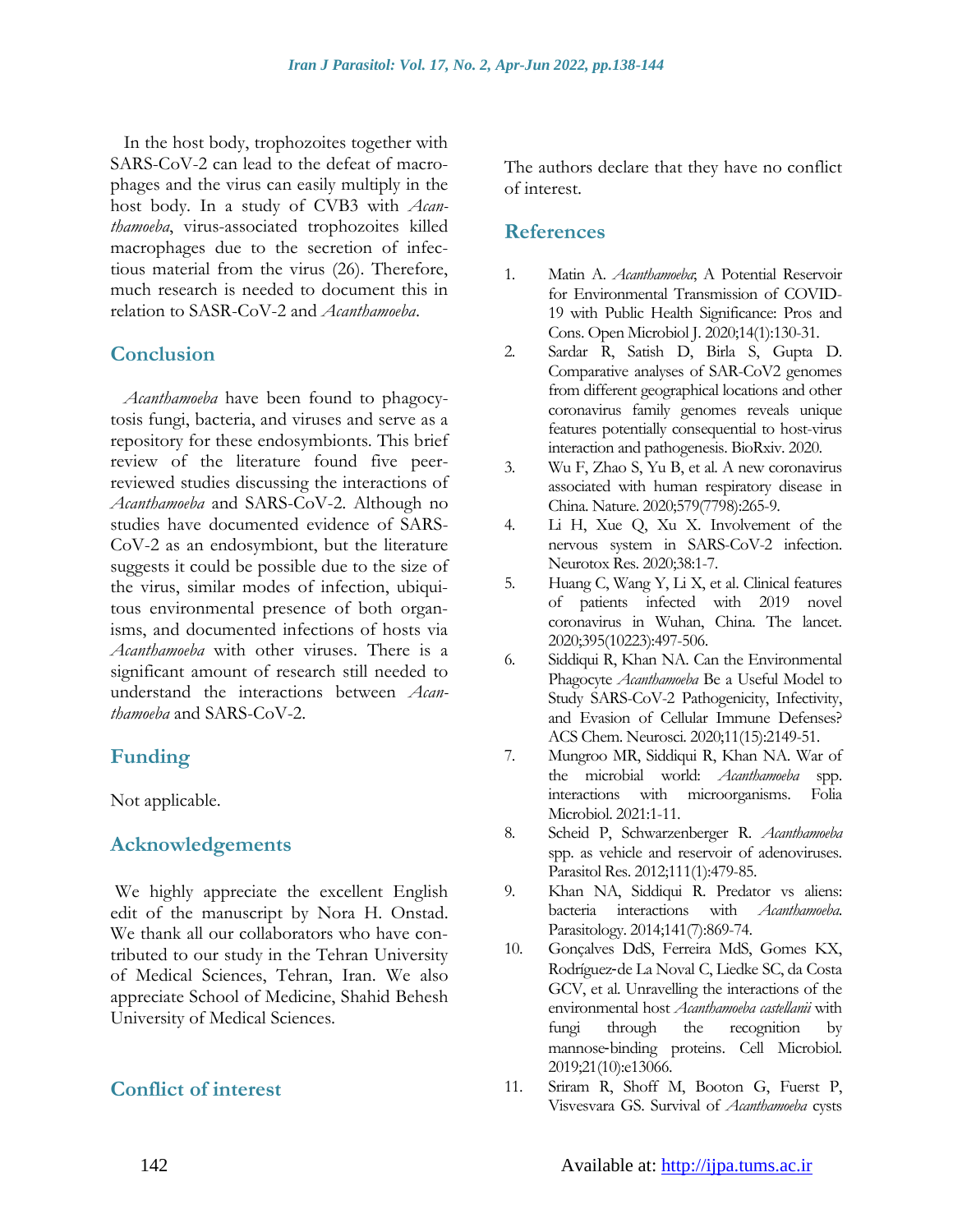after desiccation for more than 20 years. J Clin Microbiol. 2008;46(12):4045-8.

- 12. Fanselow N, Sirajuddin N, Yin X-T, Huang AJ, Stuart PM. *Acanthamoeba* keratitis, pathology, diagnosis and treatment. Pathogens. 2021;10(3):323.
- 13. Abrahão JS, Dornas FP, Silva LC, et al. *Acanthamoeba* polyphaga mimivirus and other giant viruses: an open field to outstanding discoveries. Virol J. 2014;11(1):1-12.
- 14. Reteno DG, Benamar S, Khalil JB, et al. Faustovirus, an asfarvirus-related new lineage of giant viruses infecting amoebae. J Virol. 2015;89(13):6585-94.
- 15. Greub G, Raoult D. Microorganisms resistant to free-living amoebae. Clin Microbiol Rev. 2004;17(2):413-33.
- 16. McCuddin Z, Carlson S, Rasmussen M, Franklin S. *Klebsiella* to *Salmonella* gene transfer within rumen protozoa: implications for antibiotic resistance and rumen defaunation. Vet Microbiol. 2006;114(3-4):275-84.
- 17. Pazoki H, Niyyati M, Javanmard E, Spotin A, Mirjalali H, Behravan MR. Isolation and phylogenetic analysis of free-living amoebae (*Acanthamoeba*, *Naegleria*, and *Vermamoeba*) in the farmland soils and recreational places in Iran. Acta Parasitol. 2020;65(1):36-43.
- 18. Siddiqui R, Khan NA. War on terror cells: strategies to eradicate "novel coronavirus" effectively. ACS Chem. Neurosci. 2020;11(9):1198-9.
- 19. Holden EP, Winkler H, Wood D, Leinbach E. Intracellular growth of *Legionella pneumophila* within *Acanthamoeba castellanii*. NeffInfect Immun. 1984;45(1):18-24.
- 20. Dey R, Rieger AM, Stephens C, Ashbolt NJ. Interactions of *Pseudomonas aeruginosa* with *Acanthamoeba* polyphaga observed by imaging flow cytometry. Cytometry Part A. 2019;95(5):555-64.
- 21. Adékambi T, Ben Salah S, Khlif M, Raoult D, Drancourt M. Survival of environmental mycobacteria in *Acanthamoeba* polyphaga. Appl Environ Microbiol. 2006;72(9):5974-81.
- 22. Suhre K. Gene and genome duplication in *Acanthamoeba* polyphaga Mimivirus. Virol J. 2005;79(22):14095-101.
- 23. Bekliz M, Azza S, Seligmann H, Decloquement P, Raoult D, La Scola B. Experimental analysis of mimivirus translation initiation factor 4a

reveals its importance in viral protein translation during infection of *Acanthamoeba* polyphaga. Virol J. 2018;92(10):e00337-18.

- 24. Lorenzo-Morales J, Coronado-Alvarez N, Martínez-Carretero E, Maciver SK, Valladares B. Detection of four adenovirus serotypes within water-isolated strains of *Acanthamoeba* in the Canary Islands, Spain. Am J Trop Med Hyg. 2007;77(4):753.
- 25. Boratto PV, Oliveira GP, Machado TB, et al. Yaravirus: A novel 80-nm virus infecting *Acanthamoeba castellanii*. Proc Natl Acad Sci U S A. 2020;117(28):16579-86.
- 26. Mattana A, Serra C, Mariotti E, Delogu G, Fiori PL, Cappuccinelli P. *Acanthamoeba castellanii* promotion of in vitro survival and transmission of coxsackie b3 viruses. Eukaryot Cell. 2006;5(4):665-71.
- 27. Baig AM. Can neurotropic free-living amoeba serve as a model to study SARS-CoV-2 pathogenesis? ACS Chem. Neurosci. 2020;11(22):3697-700.
- 28. Muhammad JS, Siddiqui R, Khan NA. COVID-19: Does SARS-CoV-2 Modulate *Acanthamoeba* Epigenetics to Enhance Survival and Transmission in the Environment? ACS Pharmacol Transl Sci. 2021;4(2):1021-3.
- 29. Hashemi SA, Safamanesh S, Ghasemzadeh‐moghaddam H, Ghafouri M, Azimian A. High prevalence of SARS‐CoV‐2 and influenza A virus (H1N1) coinfection in dead patients in Northeastern Iran. J Med Virol. 2021;93(2):1008-12.
- 30. Arab-Mazar Z, Sah R, Rabaan AA, Dhama K, Rodriguez-Morales AJ. Mapping the incidence of the COVID-19 hotspot in Iran– Implications for Travellers. Travel Med Infect Dis. 2020;34:101630.
- 31. Pourmalek F, Hemami MR, Janani L, Moradi-Lakeh M. Rapid review of COVID-19 epidemic estimation studies for Iran. BMC Public Health. 2021;21(1):1-30.
- 32. Organization WH. WHO announces COVID-19 outbreak a pandemic. 2020.
- 33. Khademian F, Delavari S, Koohjani Z, Khademian Z. An investigation of depression, anxiety, and stress and its relating factors during COVID-19 pandemic in Iran. BMC Public Health. 2021;21(1):1-7.
- 34. Taghizadeh P, Salehi S, Heshmati A, et al. Study on SARS-CoV-2 strains in Iran reveals

.